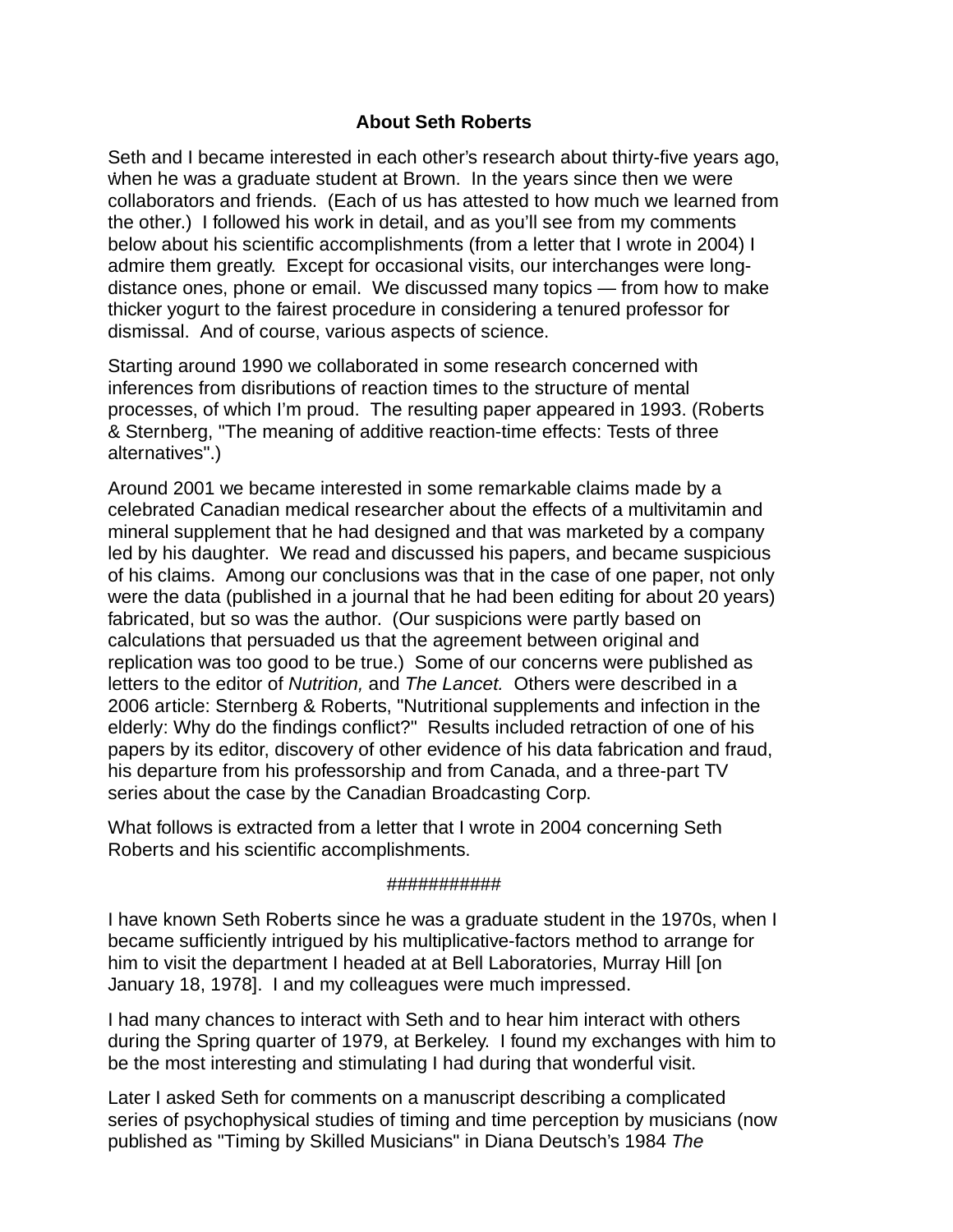Psychology of Music ). Seth pointed out a weakness in a critical argument from obser vation to inferred process; it indicated a more penetrating understanding of that argument than was shown by any other of a set of sophisticated and far more experienced readers.

In the spring of 1983, when he came east for the N.Y. Academy of Sciences Conference on Timing and Time Perception, I again arranged for him to spend a day at Bell Laboratories, this time to discuss animal timing. Again my colleagues and I were much impressed.

MULTIPLICATIVE FACTORS, I was one of the reviewers of Seth's 1987 paper on "Evidence for distinct serial processes in animals: The multiplicative-factors method." I still believe what I then said: "I consider this to be potentially the most significant paper I have ever reviewed." The article describes and interprets 17 examples of multiplicative effects of experimental factors on response rate in experiments with rats, pigeons, and goldfish, which provide evidence for distinct serial processes (sets of processes such that each can be changed by an experimental factor without changing the other, and such that generating a response requires that a signal be transmitted from each of these processes to the next). The examples suggest and/or support new and old ideas about generalization, attention, timing, learning, motivation, and response production. Most important, Seth shows that the assumption of distinct serial processes that has been used to explain the additive effects of factors on mean reaction time in humans also explains another kind of data — multiplicative effects of factors on response rate in animals - collected under very different conditions. I have been astonished at how little influence this paper has had, and believe that this reflects a deficiency in the field of animal learning and animal behavior.

ANIMAL TIMING. By posing novel questions, conducting simple but ingenious experiments, and using penetrating arguments, Seth has produced a deep, elegant, and persuasive analysis of animal timing, much of which described in his papers of the early 1980s. During that phase of his work on timing, Seth succeeded in demonstrating separate processes that converge in the control of a single behavioral output. His "peak procedure" provides four independent measures of that output, in the sense that each measure can be changed without changing the others. Such data, together with data from his method of multiplicative factors, indicate four distinct processes. This work on temporal information processing in animals substantially leads corresponding work on humans: in terms of the identification of interesting questions and alternative possibilities it is far advanced relative to any work I know of on human timing.

Because we regarded this research program as a model for cognitive science, Don Scarborough and I invited Seth to contribute a chapter to An Invitation to Cognitive Science, Volume 4 (1998). This is an excerpt from our introduction to his chapter ("The mental representation of time: Uncovering a biological clock"):

"In this chapter, Seth Roberts describes research on the sense of time in an animal, the rat, asking whether a rat might have a sort of clock that it uses in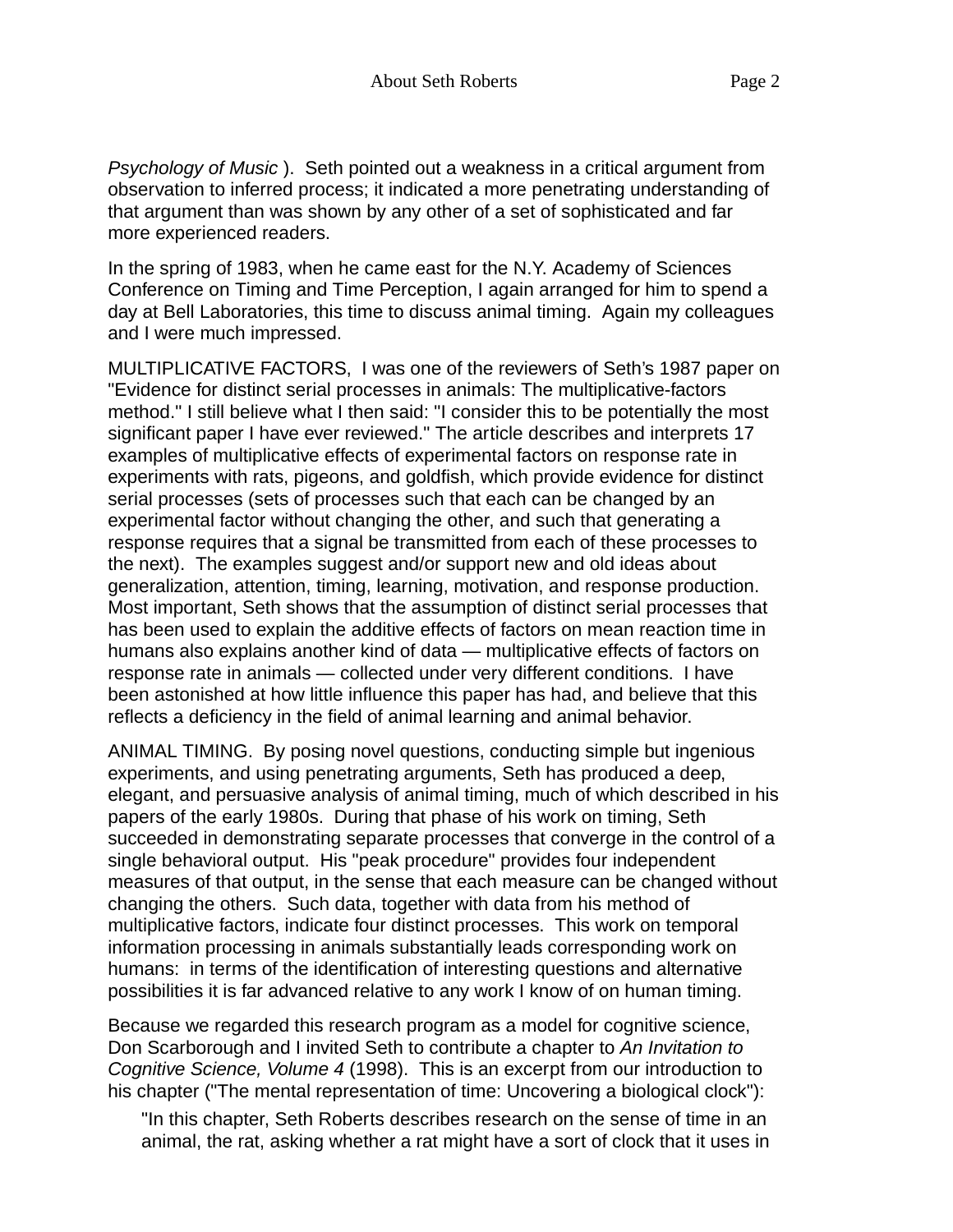controlling its behavior. Exploring the rat's abilities in a series of ingenious experiments, Roberts concludes that, indeed, even a rat has a refined sense of time and is able to measure intervals of time as if it had some sort of internal stopwatch. Moreover, Roberts shows that the rat's mental clock shares nine distinct properties with an ordinary stopwatch. Along the way, he discusses what a clock is, and provides us with an analysis of the varieties of nonbiological clocks that we encounter every day. Because of Roberts' research and related investigations we now know more about some aspects of time-keeping in animals than in people, and research of this sort in animals has recently inspired analogous human experiments. Roberts also discusses the general pros and cons of using animals to study cognition, considerations that also apply to the study of insect navigation as discussed by Gallistel in chapter 1."

Seth's approach to animal timing is heavily driven theoretically, with the goal of discovering a set of underlying mechanisms and establishing their properties. I like the fact that he attempts to do this in the context of the weakest (least constraining) auxiliary assumptions; that he tries to make models explicit, thereby bringing out alternative explanations, that he devises new experimental procedures ("peak", "bias") in light of theoretical goals, and that he provides penetrating analyses of the rules of inference that he and others use. The payoff is a brilliant success, in my view. By posing novel questions, conducting simple but ingenious experiments, and using penetrating arguments, Seth has produced a deep, elegant, and, persuasive analysis of animal timing.

Later, Seth used this well-analyzed time discrimination procedure in conjunction with brain lesions to apply a new method of functionally mapping the brain in rats: his goal was to identify the parts of the brain that control each of the behavioral measures, and hence implement the corresponding distinct processes, by obser ving the effects of lesions on the four independent measures.

For my 2001 paper on "Separate modifiability, mental modules, and the use of pure and composite measures to reveal them" I included ten diverse examples involving behavioral and brain measures from several species. Two of the persuasive examples of dividing a mental mechanism into parts were from Seth's work. And I acknowledged the important influence he had on the ideas in that paper.

Seth's 1998 chapter included discussion of features of the response durations from the peak procedure that he had not reported earlier, when response latencies were the focus of interest. In the 2001 paper with Gharib and Derby ("Timing and the control of variation"), he reported the discovery that these two behavioral measures are independent. The ingenious analysis of response duration in this paper not only provides new information about animal timing (showing that the precision of the rat's clock is much better than had been previously thought) but, probably more important, yields new insights into the control of behavioral variability, fundamental in the understanding of instrumental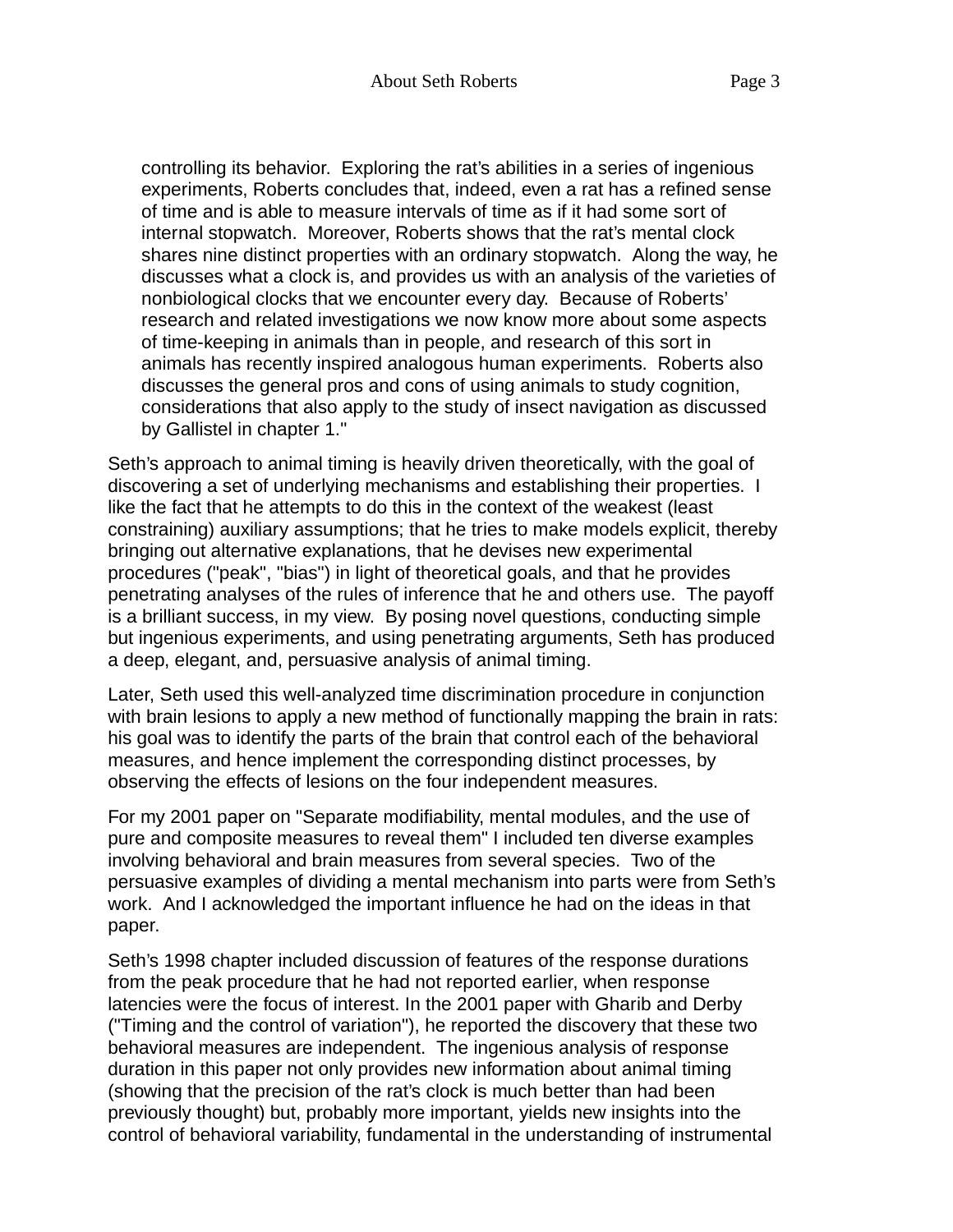learning. The important question of the control of variation is followed up in the forthcoming paper ("Control of variation by reward probability") by Gharib, Gade, and Roberts.

SELF-EXPERIMENTATION. Seth's forthcoming Behavioral and Brain Sciences paper ("Self-experimentation as a source of new ideas: Ten examples about sleep, mood, health, and weight") on several projects involving selfexperimentation is also extremely impressive. I quote from my review of the manuscript:

"This paper describes a body of ingenious, systematic, and risky research conducted over more than a decade. It is focused on the use of selfexperimentation (SE) as a source of new ideas. However, it also demonstrates the use of SE as a means of testing ideas that would be difficult and expensive to test using conventional methods, because the testing involves treatments that radically affect life-style, that must be applied for long periods, and that involve measurements that in some cases would be difficult without a live-in sleep-in laboratory and/or major modifications of a home and/or work environment.

"The domains of research are interesting and important: as the title says, they include sleep quality, mood, level of health, and control of weight. It is true that the research involves just one subject, experimenting on himself, raising issues of generality and bias, and no doubt raising alarms in some readers because of their belief that SE is taboo as a research method. But if further work, suggested by these findings, showed that they were valid and that they applied to even a small fraction of the general population, the payoff in human health and happiness would be very great. And it is not at all clear that such systematic work on these questions would have been attempted, using conventional methods. Indeed, the fact that so many new, interesting, surprising, and potentially important and useful findings could have emerged from this work shows that SE may promote research that is otherwise not done, even though in principal it could be. And one major new finding with these features -- and one that was surprising to the investigator, is the remarkable productivity of SE in answering questions in these domains....

"Overall, I find this paper fascinating, provocative, profoundly original, imaginative, highly controversial, and likely to change some readers' beliefs about how to make progress in behavioral and biological science. It reflects the many years of research and thinking that led up to it, in its refinement of ideas and consideration of their implications...."

HIS BREADTH AND SCIENTIFIC STYLE. Seth's interests in areas of experimental psychology outside his own specialty are broad and deep; His unusual willingness to question the conventional wisdom (to the annoyance of some) and his ability to relate issues, approaches, and methods from different areas appeal enormously to me. Indeed, I would judge him to be the most interesting and original thinker I know.